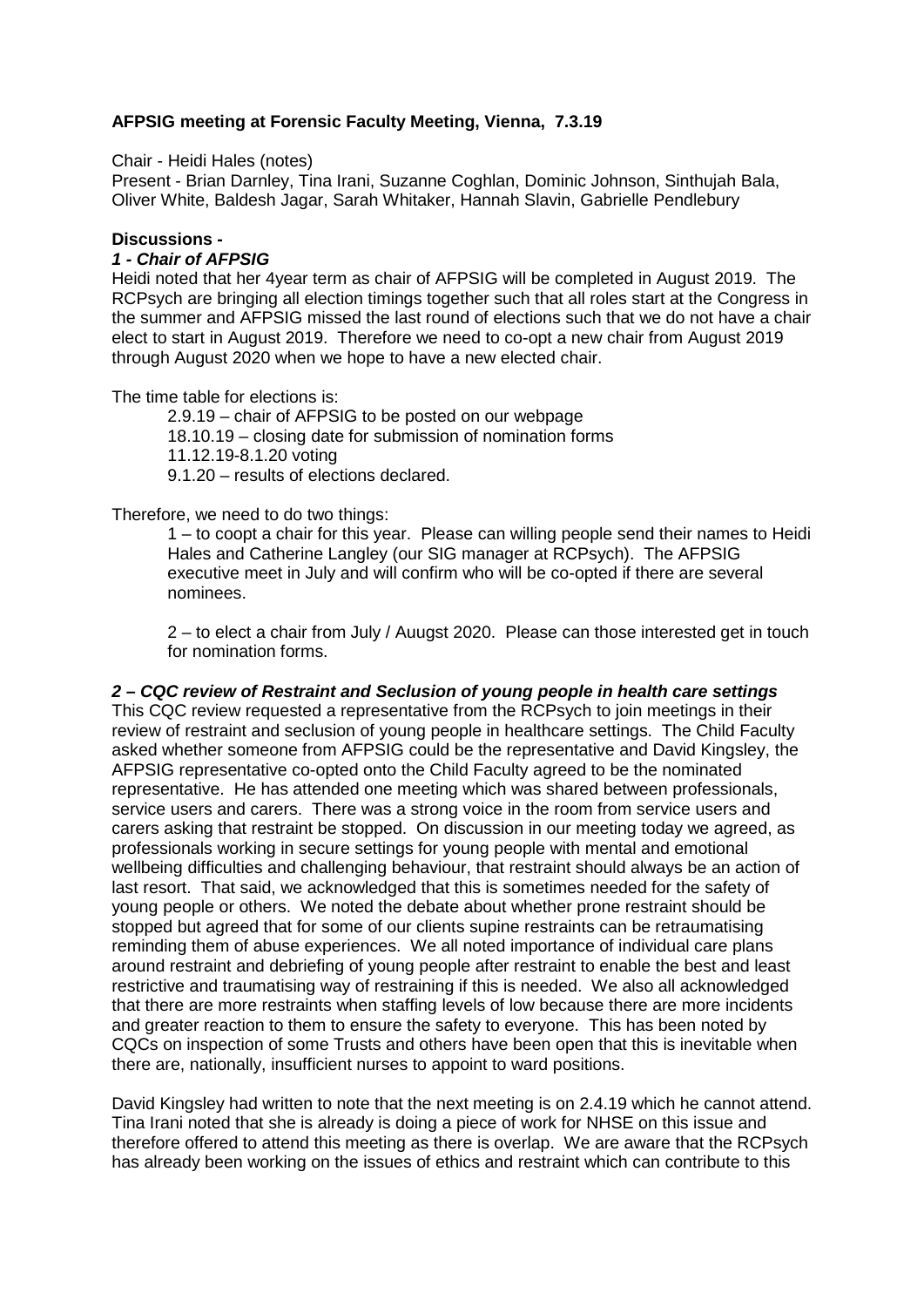work. We wondered whether it would be useful to have smaller meetings with CQC to give them time to hear both the professional and carer views.

# *3 - Transitions and young adult work services*

David Kingsley has also been involved, through the C&A faculty, in discussing issues around 0-5 and 18-25years services. The young adult services are most relevant to the clinical work in which AFPSIG members are involved. He has asked that the AFPSIG exec review the draft document and this will be sent around.

Oliver White reported that, as part of the CRG, he, David and others have been involved in a task and finish group between adult secure CRG and CAMHS CRG looking at young people transitioning between young people secure to adult secure services. Guidelines have been suggested. Of note, it appeared that the most complex group to consider were those moving from young person low secure to adult rehabilitation or other specialist non secure units.

#### *4 - Dual training –*

There has been some AFPSIG work around this issue again. A few years ago, Oliver White and Nick Hindley worked with RCPsych to review the needs to increase dual training across the country. At this time it was concluded by RCPsych that there was not a specific clinical need to increase the training posts. However, with the roll out of FCAMHS this has become more of an issue.

At the recruitment round in 2018, there was some confusion about what posts were available as many were advertised that did not appear to exist (for example a post in London). It was also reported to the forensic faculty that only 1 of the 4 posts was filled. However, we have now confirmed that there are 3 dual trainees in post – in the South West, in Oxford and in Manchester. These are all new appointments and will be in post for 5 years training. One dual training post has been advertised this year, in the Midlands.

We are concerned that there are currently insufficient dual trained consultants and dual trained trainees to fill adolescent forensic posts, therefore dual training has not been required for many of the FCAMHS or secure inpatient or inreach posts. It would be good if this were possible in the longer term.

There was a discussion with our RCPsych dean (Kate Lovett) and Heidi Hales and Nick Hindley in December 2018 about this and a letter was sent out to Heads of Deaneries and TPDs to ask about posts and needs.

Oliver White informed us that, currently, to create a dual training post, either the forensic or CAMHS TPD have to agree to their number being used as a dual training number. Over the 5 years the trainee will complete 2 years CAMHS, 2 years forensic and a year in adolescent services. Therefore, the TPD agreeing to their number being used, will not have a trainee in their services for 2-3years whilst they are in the other speciality. Whilst services that are oversubscribed with applicants may not want this, for other services that have not been able to appoint to all their training numbers, this may actually make the training post more attractive.

On discussion in this meeting we concluded –

1 – it would be helpful to have a few more dual training posts

2 – at present it would be useful to have these in South England where there has been difficulty in appointing to the FCAMHS services, but the training does need to be spread across the country.

3 – adolescent forensic training should not just be in places with medium secure services which often already have a number of specialists available.